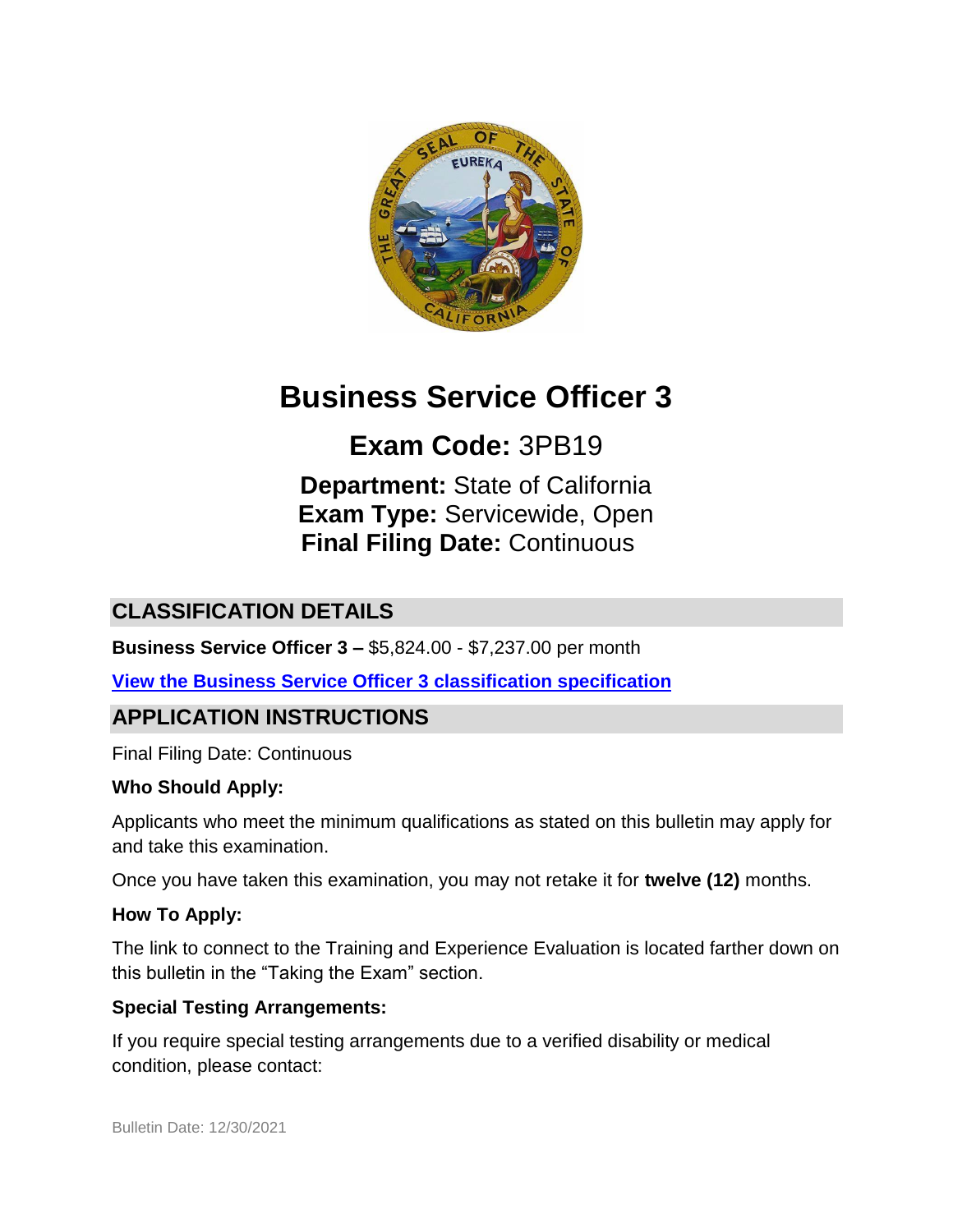California Department of Human Resources CalCareer Service Center 1810 16<sup>th</sup> Street Sacramento, CA 95814

Phone: (866) 844-8671 Email: [CalCareer@CalHR.CA.GOV](mailto:CalCareer@CalHR.CA.GOV)

California Relay Service: 7-1-1 (TTY and voice)

TTY is a Telecommunications Device for the Deaf, and is reachable only from phones equipped with a TTY Device

### **MINIMUM QUALIFICATIONS**

All applicants must meet the education and/or experience requirements as stated on this exam bulletin to be accepted into the examination. Part-time or full-time jobs, regardless of whether paid or volunteer positions, and inside or outside California state service will count toward experience.

#### **Business Service Officer 3**

#### **EITHER I**

One year of experience in the California state service performing the duties of a Business Service Officer II (Specialist) or (Supervisor), or Procurement and Services Officer II.

### **OR II**

Two years of experience in the California state service performing the duties of a Business Services Officer I (Specialist) or (Supervisor), Procurement and Services Officer I, or Hospital General Services Administrator I.

#### **OR III**

**Experience:** Three years of progressively responsible and varied experience in the business service field in a public or private organization, at least one year of which must have been in a supervisory capacity. [Experience in California state service applied toward this requirement must include one year performing the duties of a class at a level of responsibility equivalent to that of a Business Service Officer II (Specialist) or (Supervisor) or two years performing the duties of a class at a level of responsibility equivalent to that of a Business Service Officer I (Specialist) or (Supervisor).] **and**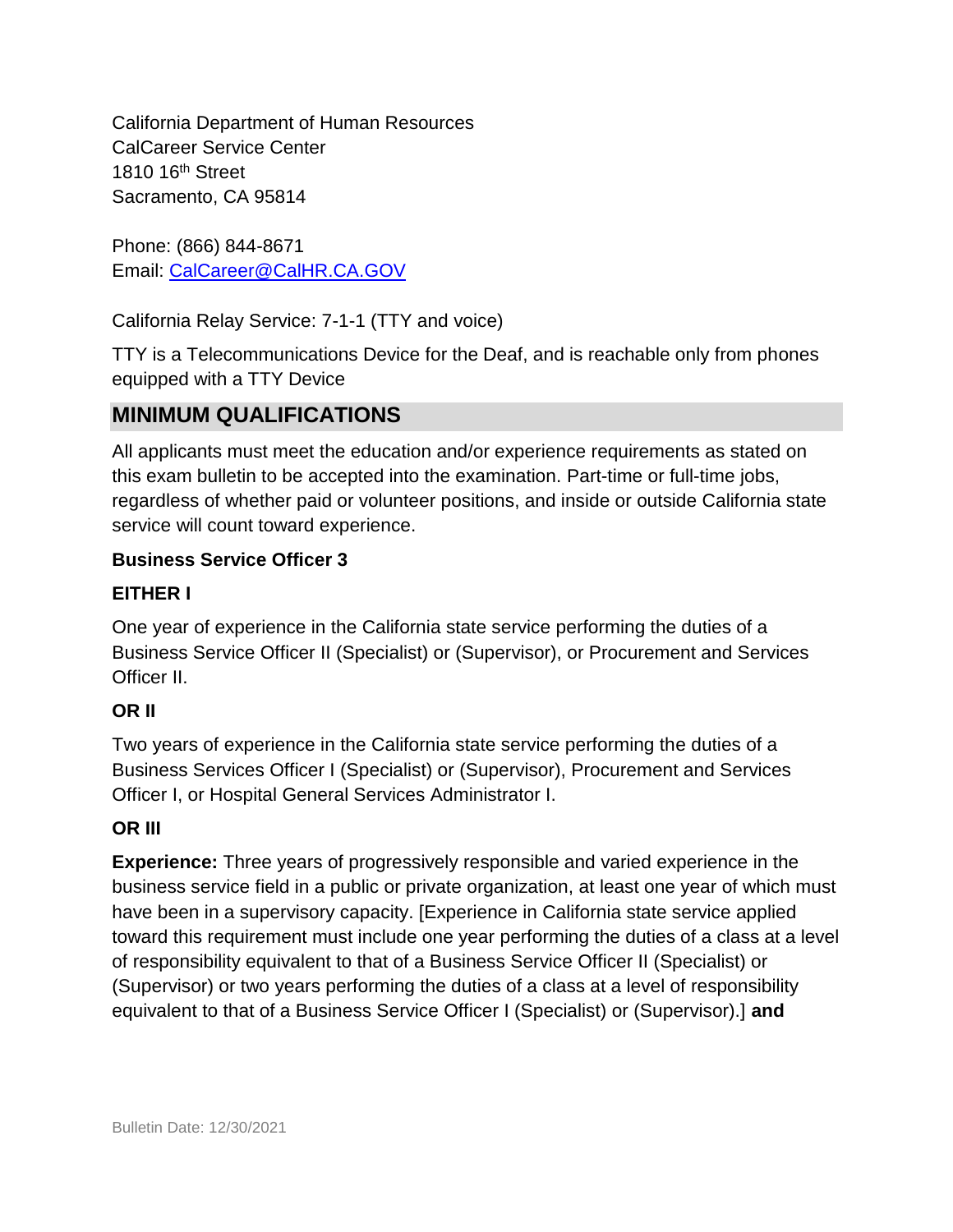**Education:** Equivalent to graduation from college. (Additional qualifying experience may be substituted for the required education on a year-for-year basis.)

### **POSITION DESCRIPTION**

#### **Business Service Officer 3**

Under direction, incumbents typically supervise (1) all business service functions in a medium to large business service office, or; (2) in larger offices, may supervise two or more functions as assistant to a higher level manager. In addition, incumbents may personally perform technical or analytical business service work of highest complexity.

Typically incumbents are second or third level supervisor over 13-20 staff with 3-5 subordinate professional staff. Other classes supervised may include those listed above for the level 2 supervisor.

## **EXAMINATION SCOPE**

This examination consists of the following components:

**Training and Experience Evaluation –** Weighted 100% of the final score.

The examination will consists solely of a **Training and Experience Evaluation.** To obtain a position on the eligible list, a minimum score of 70% must be received. Applicants will receive their score upon completion of the Training and Experience Evaluation process.

In addition to evaluating applicants' relative knowledge, skills, and ability, as demonstrated by quality and breadth of education and/or experience, emphasis in each exam component will be measuring competitively, relative job demands, each applicant's:

#### **Knowledge of:**

- 1. English grammar and punctuation
- 2. Principles and practices of public administration
- 3. Financial record keeping
- 4. Office and automotive equipment and supplies.
- 5. Bases for property values and the legal forms
- 6. Procedures and requirements necessary in property transactions
- 7. Building management including office layout, lighting, heating and ventilation.
- 8. Personnel management and supervision
- 9. The department's Affirmative Action Program objectives
- 10. A supervisor's role in the Affirmative Action Program and the processes available to meet affirmative action objectives.

#### **Ability to:**

Bulletin Date: 12/30/2021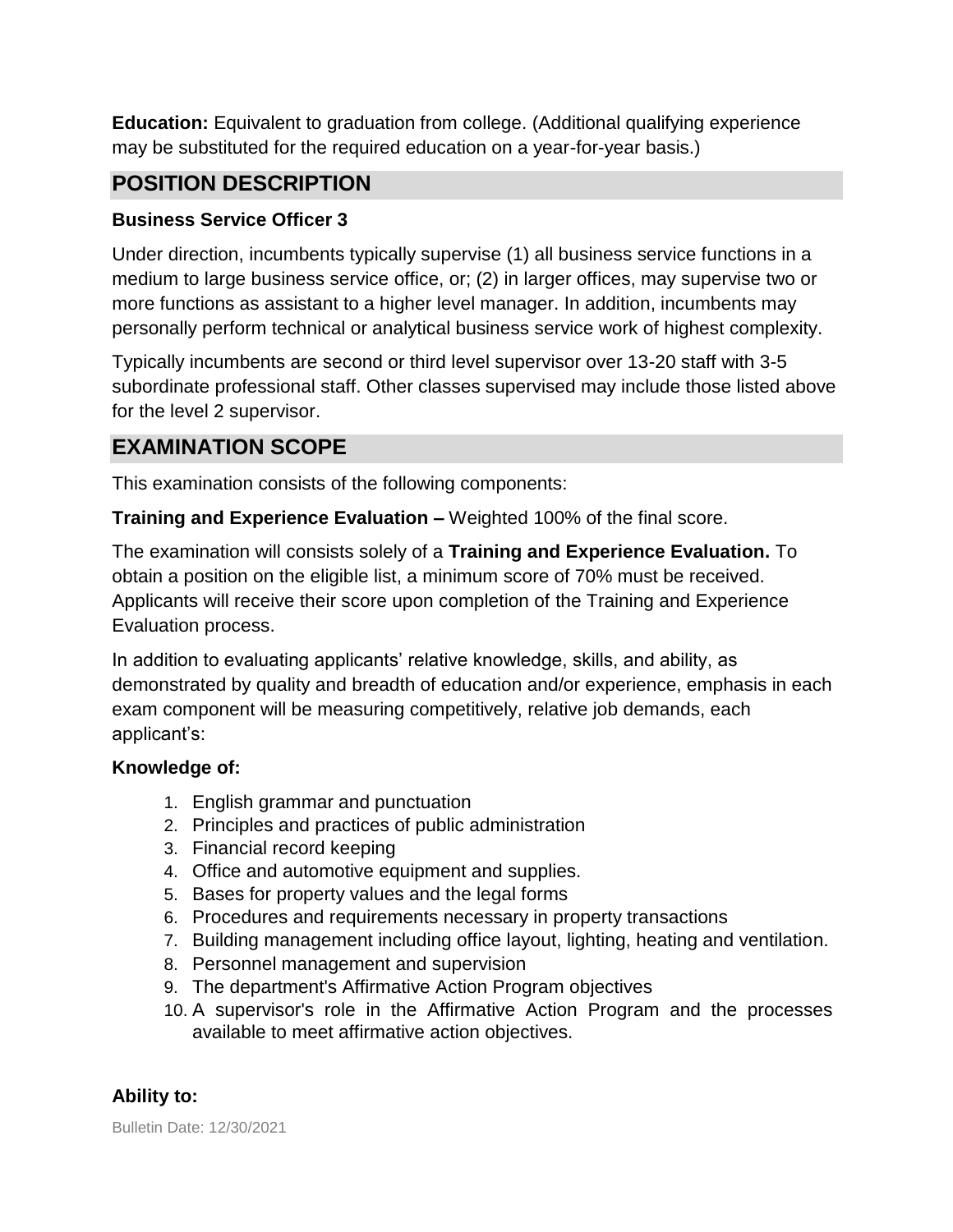- 1. Communicate effectively
- 2. Learn rapidly
- 3. Follow directions
- 4. Analyze data accurately
- 5. Reason logically
- 6. Maintain the confidence and cooperation of those contacted during the course of work
- 7. Utilize good work habits.
- 8. Write specifications and determine whether incoming materials, supplies and equipment meet the standards Set up in these specifications
- 9. Utilize office and automotive equipment and supplies effectively and economically
- 10. Prepare rough sketches of proposed alterations and repairs to premises and estimate costs
- 11. Inspect miscellaneous properties and equipment and correctly report their condition and recommend Replacements
- 12. Plan and direct the work of others
- 13. Successfully negotiate agreements for office space, equipment, supplies and services
- 14. Prepare budgetary data on such needs
- 15. Analyze situations and problems accurately and take an effective course of action.
- 16. Estimate future needs and cost of equipment, supplies and services and prepare budgetary data on such needs
- 17. Effectively contribute to the department's affirmative action objectives.

# **ELIGIBLE LIST INFORMATION**

A servicewide, open eligible list for the **Business Service Officer 3** classification will be established for the State of California (all State of California departments, statewide).

The names of successful competitors will be merged onto the eligible list in order of final score regardless of exam date. Eligibility expires **twelve (12) months** after it is established. Applicants must then retake the examination to reestablish eligibility.

Veterans' Preference will be granted for this examination. In accordance with Government Codes 18973.1 and 18973.5, whenever any veteran, or widow or widower of a veteran achieves a passing score on an open examination, he or she shall be ranked in the top rank of the resulting eligible list.

Veterans status is verified by the California Department of Human Resources (CalHR). Information on this program and [the Veterans' Preference Application](https://www.jobs.ca.gov/CalHRPublic/Landing/Jobs/VeteransInformation.aspx) (Std. form 1093) is available online**.** Additional information on veteran benefits is available at the Department of Veterans Affairs.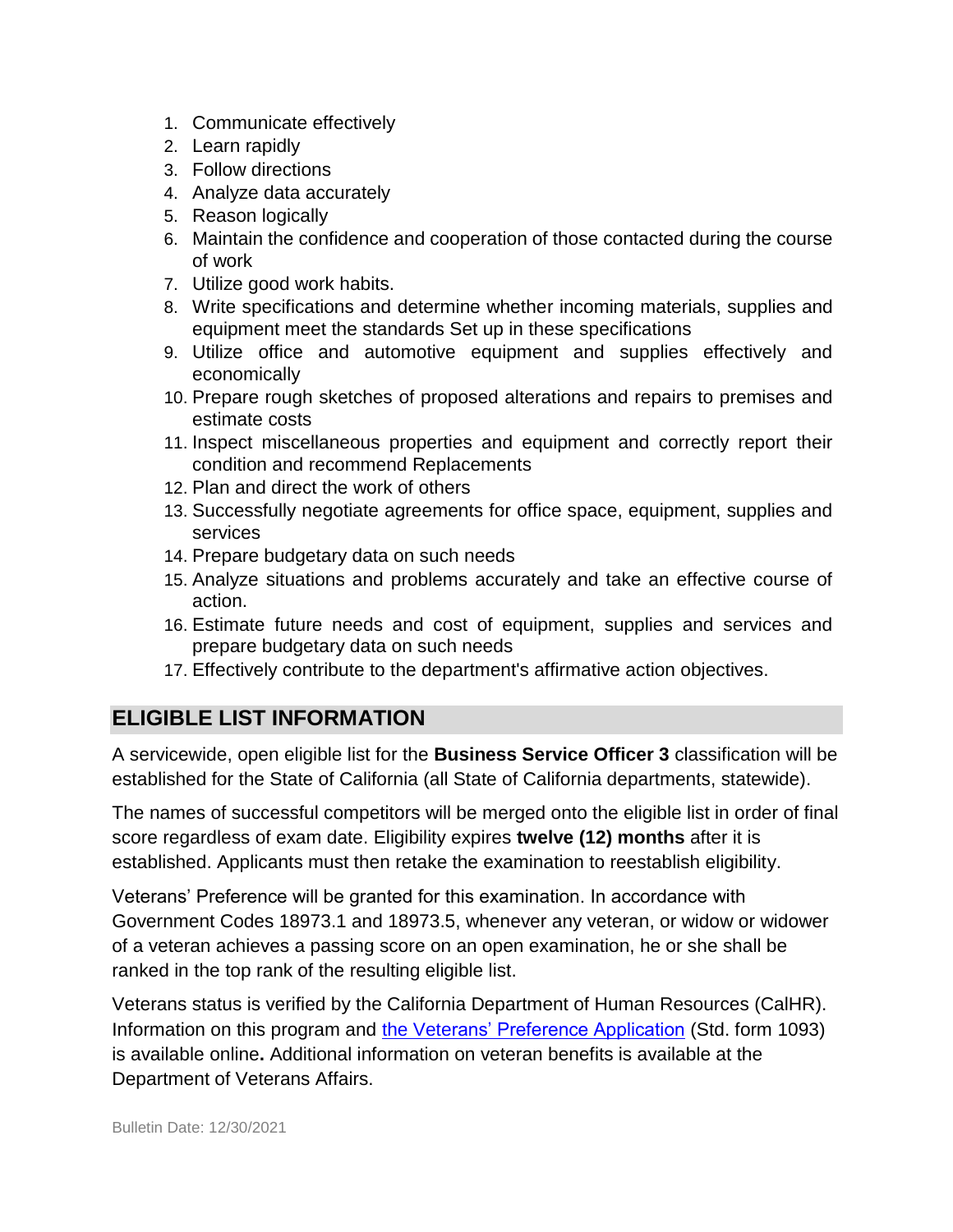Career Credits **will not** be added to the final score for this exam, because it does not meet the requirements to qualify for Career Credits.

# **EXAMINATION INFORMATION**

**[Preview of the Business Service Officer 3 Training and Experience Evaluation](http://jobs.ca.gov/jobsgen/3PB19D.pdf)**

### **PREPARING FOR THE EXAMINATION**

Here is a list of suggested resources to have available prior to taking the exam.

**Employment History:** Employment dates, job titles, organization names and addresses, names of supervisors or persons who can verify your job responsibilities, and phone numbers of persons listed above.

**Education:** School names and addresses, degrees earned, dates attended, courses taken (verifiable on a transcript), persons or office who can verify education, and phone numbers of persons or offices listed above.

**Training:** Class titles, certifications received, names of persons who can verify your training, and phone numbers of persons listed above.

## **TAKING THE EXAMINATION**

**[Take the Business Officer 3 examination.](https://www.jobs.ca.gov/public/login.aspx?ExamId=3PB19)**

### **TESTING DEPARTMENTS**

State of California (all State of California departments)

## **CONTACT INFORMATION**

California Department of Human Resources CalCareer Service Center 1810 16<sup>th</sup> Street Sacramento, CA 95814 Phone: (866) 844-8671 Email: [CalCareer@CalHR.CA.GOV](mailto:CalCareer@CalHR.CA.GOV)

California Relay Service: 7-1-1 (TTY and voice)

TTY is a Telecommunications Device for the Deaf, and is reachable only from phones equipped with a TTY Device.

### **EQUAL OPPORTUNITY EMPLOYER**

The State of California is an equal opportunity employer to all, regardless of age, ancestry, color, disability (mental and physical), exercising the right of family care and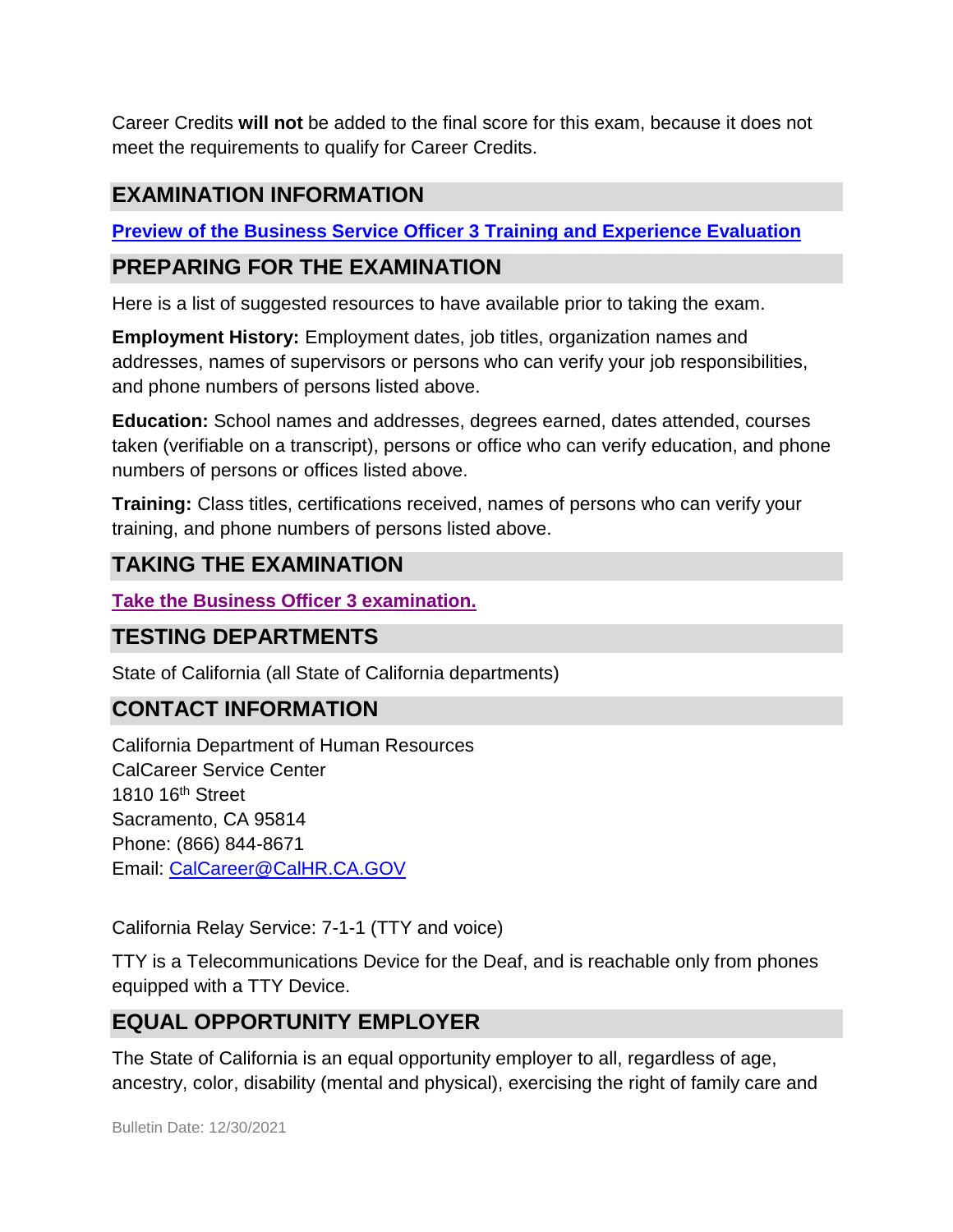medical leave, gender, gender expression, gender identity, genetic information, marital status, medical condition, military or veteran status, national origin, political affiliation, race, religious creed, sex (includes pregnancy, childbirth, breastfeeding, and related medical conditions), and sexual orientation.

# **DRUG-FREE STATEMENT**

It is an objective of the State of California to achieve a drug-free State work place. Any applicant for State employment will be expected to behave in accordance with this objective, because the use of illegal drugs is inconsistent with the law of the State, the rules governing civil service, and the special trust placed in public servants.

# **GENERAL INFORMATION**

Examination and/or Employment Application (STD 678) forms are available at the California Department of Human Resources, local offices of the Employment Development Department, and through your **[CalCareer Account.](http://www.jobs.ca.gov/)**

If you meet the requirements stated on this examination bulletin, you may take this examination, which is competitive. Possession of the entrance requirements does not assure a place on the eligible list. Your performance in the examination described in this bulletin will be rated against a predetermined job-related rating, and all applicants who pass will be ranked according to their score.

The California Department of Human Resources (CalHR) reserves the right to revise the examination plan to better meet the needs of the service, if the circumstances under which this examination was planned change. Such revision will be in accordance with civil service laws and rules and all applicants will be notified.

General Qualifications: Applicants must possess essential personal qualifications including integrity, initiative, dependability, good judgement, the ability to work cooperatively with others, and a state of health consistent with the ability to perform the assigned duties of the class. A medical examination may be required. In open examinations, investigation may be made of employment records and personal history and fingerprinting may be required.

Eligible Lists: Eligible lists established by competitive examination, regardless of date, must be used in the following order: 1) sub-divisional promotional, 2) departmental promotional, 3) multi-departmental promotional, 4) servicewide promotional, 5) departmental open, 6) open. When there are two lists of the same kind, the older must be used first. Eligible lists will expire in one to four years unless otherwise stated on the bulletin.

High School Equivalence: Equivalence to completion of the  $12<sup>th</sup>$  grade may be demonstrated in any one of the following ways: 1) passing the General Education